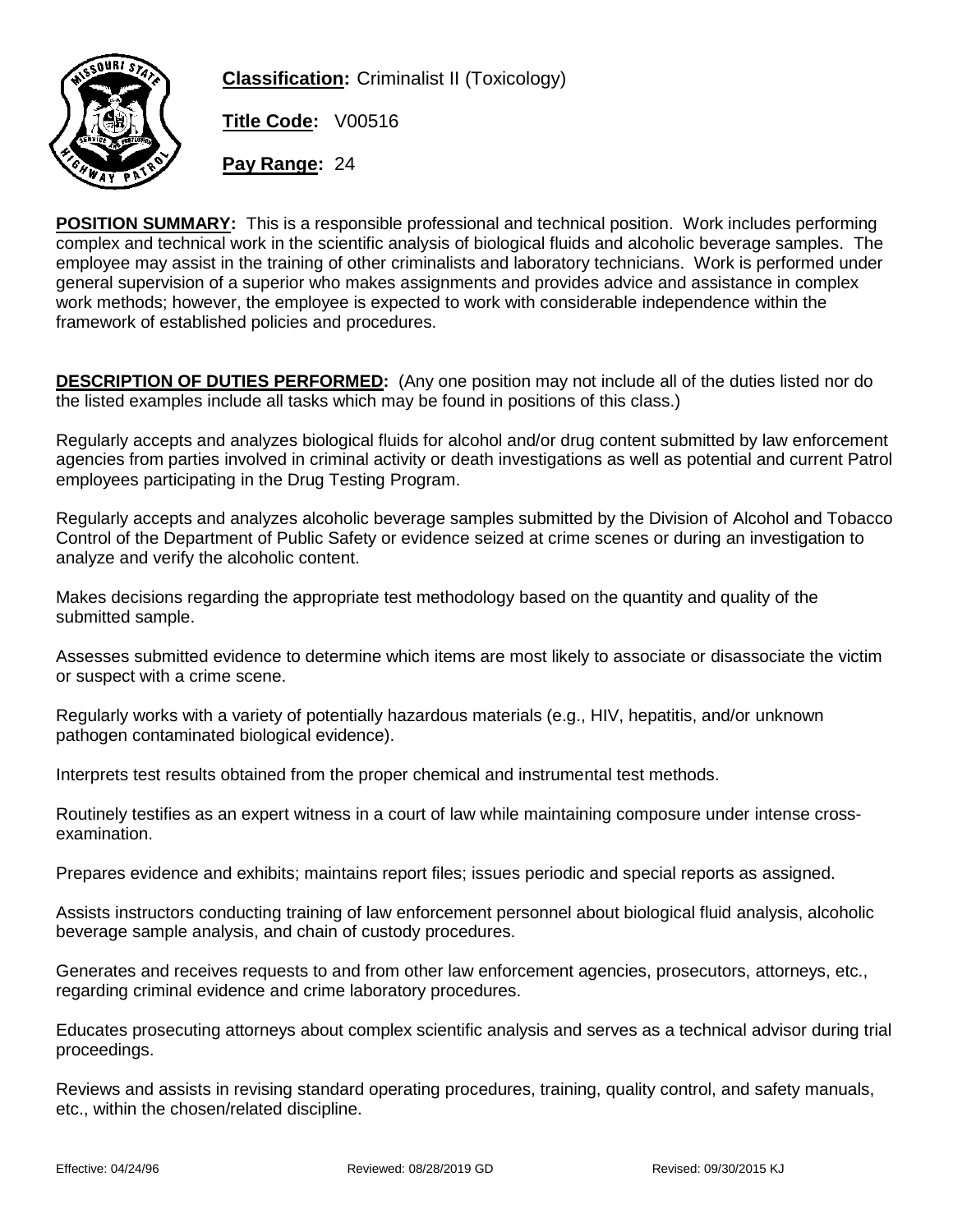Assists other criminalists and laboratory technicians in biological fluids and alcoholic beverage samples analysis.

Assists in the development and application of methods and/or techniques to upgrade laboratory capability.

Participates in the proficiency testing program for the section.

Operates standard office equipment (e.g., personal computer, telephone, fax machine, copier).

Participates in and successfully passes practical competency and/or written test(s) prior to assuming casework.

Performs job-related travel, as needed.

Performs other related duties as assigned.

**REQUIRED KNOWLEDGE, SKILLS, AND ABILITIES:** Knowledge of the procedures and methods used in the scientific analysis of biological fluids and alcoholic beverage samples.

Knowledge of the compilation and preparation of evidence for presentation in court and the role of an expert witness in legal proceedings.

Knowledge and practice of safety rules and procedures associated with laboratory equipment and chemicals.

Knowledge of the chain of custody for evidence.

Ability to read English effectively.

Ability to communicate in English clearly and concisely, both orally and in writing.

Ability to work with potentially hazardous materials as detailed in the description of duties.

Ability to generate and receive requests for information from a variety of individuals regarding forensic science.

Ability to perform work in accordance with prescribed procedures, makes accurate observations of test results, and prepare accurate records and reports.

Ability to gather, assemble, correlate, and analyze facts to be incorporated into a report of laboratory work and tests.

Ability to assist other criminalists and laboratory technicians in biological fluids and alcoholic beverage sample analysis.

Ability to maintain composure while under cross-examination in regard to personal and scientific qualifications and defend laboratory findings in court.

Ability to work with highly sensitive information in a confidential and professional manner.

Ability to distinguish colors necessary to perform laboratory tests.

Ability to examine forensic evidence and recognize and identify minute details.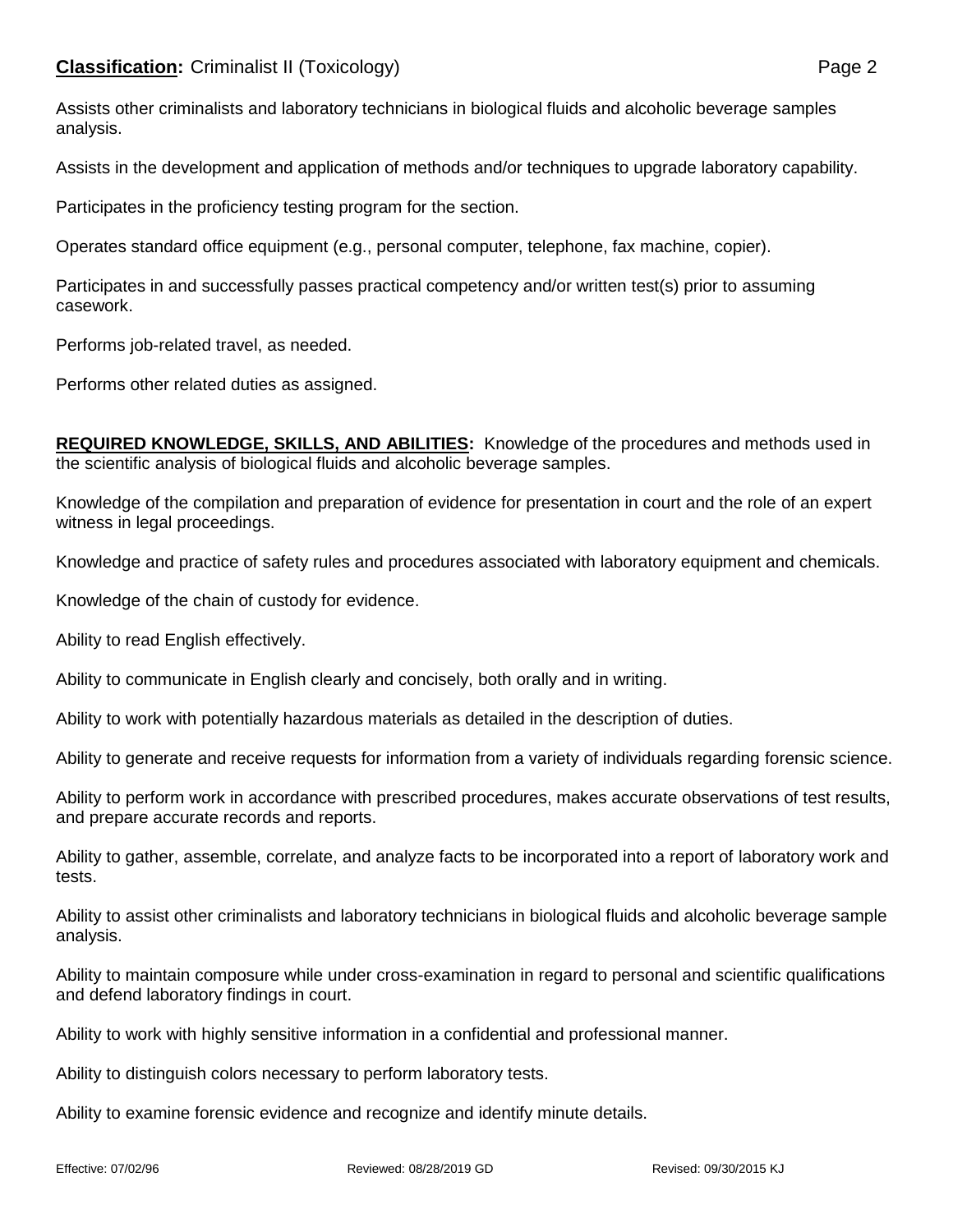Ability to establish and maintain effective working relations with others.

Ability to properly use laboratory equipment, photography equipment, standard office equipment, and chemicals.

Ability to perform job-related travel (e.g., appearing in court, attending scientific meetings, training seminars, etc).

Ability to participate in and successfully pass practical and/or written competency test(s) prior to assuming casework.

Ability to assist in developing methods and/or techniques to upgrade laboratory capability.

Ability to assist in educating individuals regarding forensic science.

Ability to review and revise manuals.

Ability to work with material that may be of a sexual nature relating to criminal activity (e.g., written material, photographs, and/or verbal language, etc.).

Ability to work hours as assigned.

Possess or ability to obtain a valid Missouri Driver license.

**MINIMUM EXPERIENCE AND EDUCATION REQUIRED:** (The following represents the minimum qualifications used to accept applicants, provided that equivalent substitution may be permitted in case of deficiencies in either experience or education.)

Possess a bachelor's degree from an accredited college or university in chemistry or one of the natural sciences. College coursework must include two semesters of general chemistry with laboratory, two semesters of organic chemistry with laboratory, and one semester of quantitative analysis or analytical chemistry. Applicants should have at least 25 earned credit hours in chemistry. Survey or introductory coursework intended for non-chemistry majors will not satisfy the above requirements. Both overall academic record and applicable job experience will be factors for consideration, however prior job experience will not replace the minimum academic requirements.

AND

Possess two years of experience as a Criminalist I - Toxicology or comparable experience.

**NECESSARY SPECIAL REQUIREMENTS:** Must provide a DNA sample to be used only for forensic identification as required at the time of appointment.

Must be able to pass a polygraph examination after conditional offer of employment.

Must successfully complete a twelve-month probationary period.

If applicable to the assigned forensic discipline, possess or obtain a Missouri Department of Health Type 1 Permit (Alcohol and Drug Testing).

If applicable, possess or obtain and maintain a Certified Instructors Certificate (Specialist) from the Missouri Department of Public Safety.